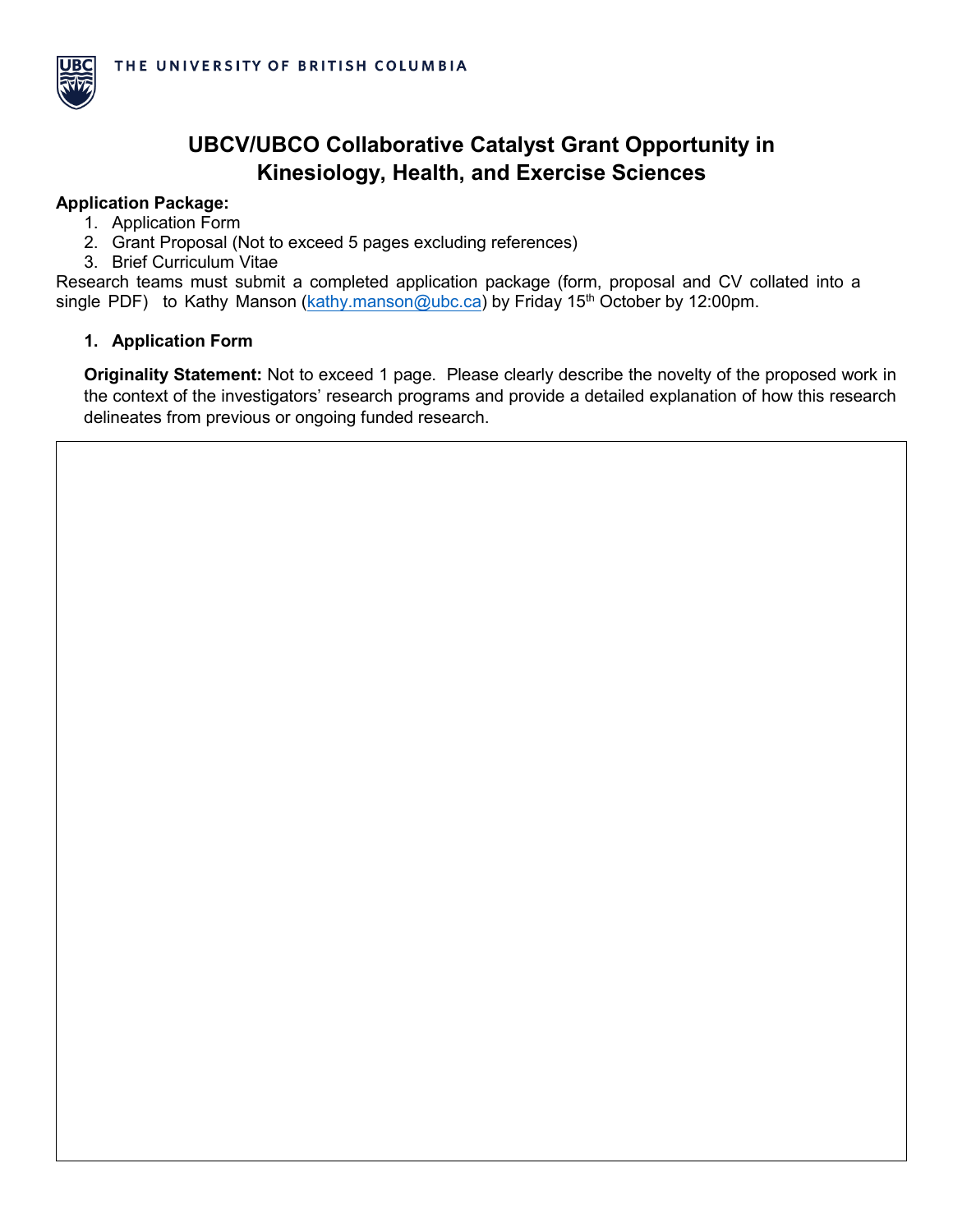

**Potential for Future Funding** – Not to exceed  $\frac{1}{2}$  a page. Please describe how the data generated by the proposed study will result in impactful future research opportunities and describe specific future goals for external funding applications that will derive from this catalyst grant.

## **Summary of Requested Funds**

|                                            |                 | 2021/2022 | 2022/2023 |
|--------------------------------------------|-----------------|-----------|-----------|
| A. Salaries and benefits                   |                 |           |           |
| <b>Position / Type</b>                     |                 |           |           |
| $\mathbf{1}$ .                             | Salary          |           |           |
|                                            | <b>Benefits</b> |           |           |
| $\overline{2}$ .                           | Salary          |           |           |
|                                            | <b>Benefits</b> |           |           |
| $\overline{3}$ .                           | Salary          |           |           |
|                                            | <b>Benefits</b> |           |           |
| 4.                                         | Salary          |           |           |
|                                            | <b>Benefits</b> |           |           |
|                                            |                 |           |           |
| <b>B. Equipment and Software (&lt;10K)</b> |                 |           |           |
| <b>C. Materials and Supplies</b>           |                 |           |           |
| <b>D. Services</b>                         |                 |           |           |
| <b>E. Knowledge Translation</b>            |                 |           |           |
| F. Travel                                  |                 |           |           |
| G. Other                                   |                 |           |           |
| <b>Total Requested</b>                     |                 |           |           |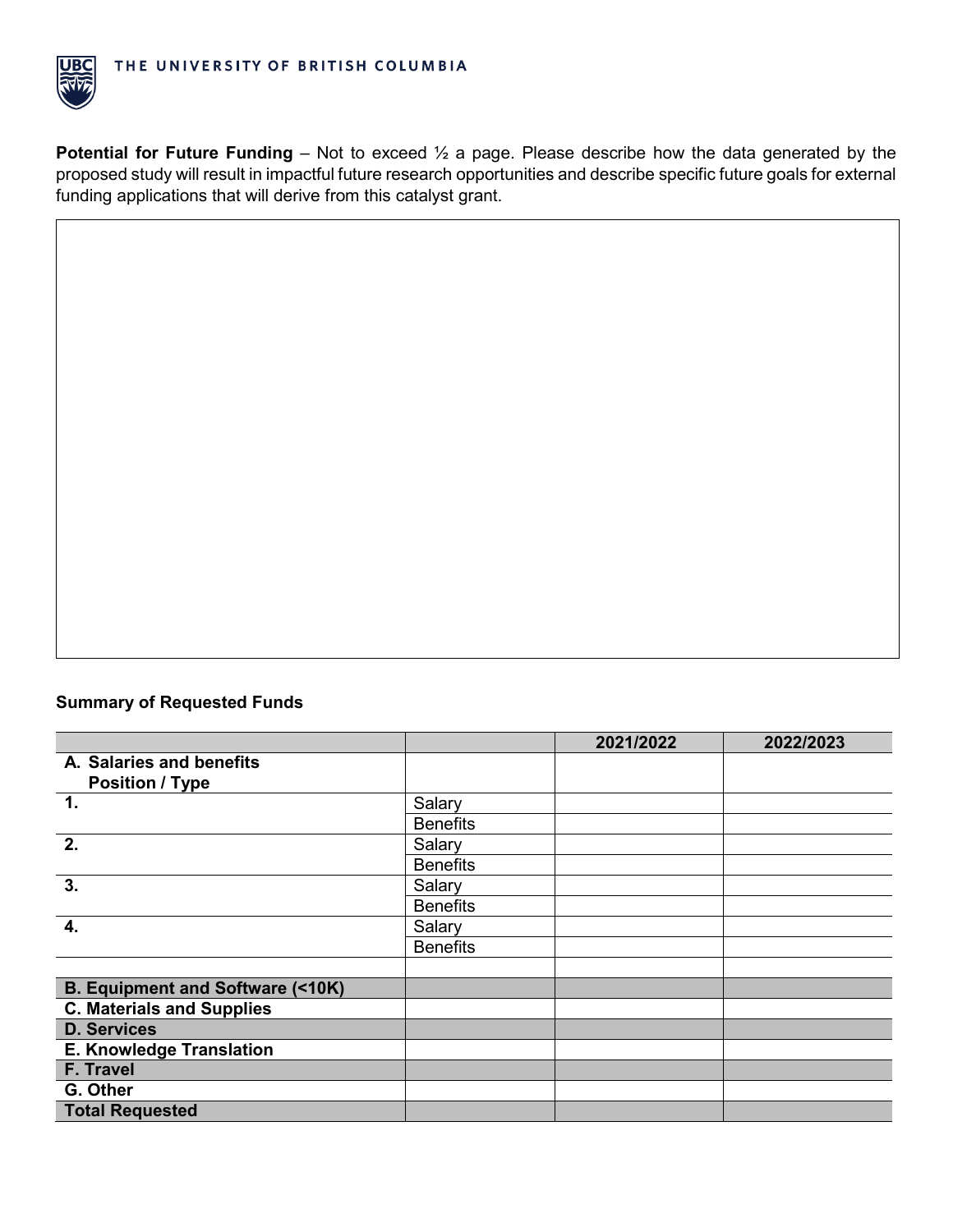

**Budget Justification** – Please provide a detailed justification for all items requested within the budget. All items must be well justified. Failure to do so will result in the grant being deemed ineligible for funding. (Not to exceed one page)